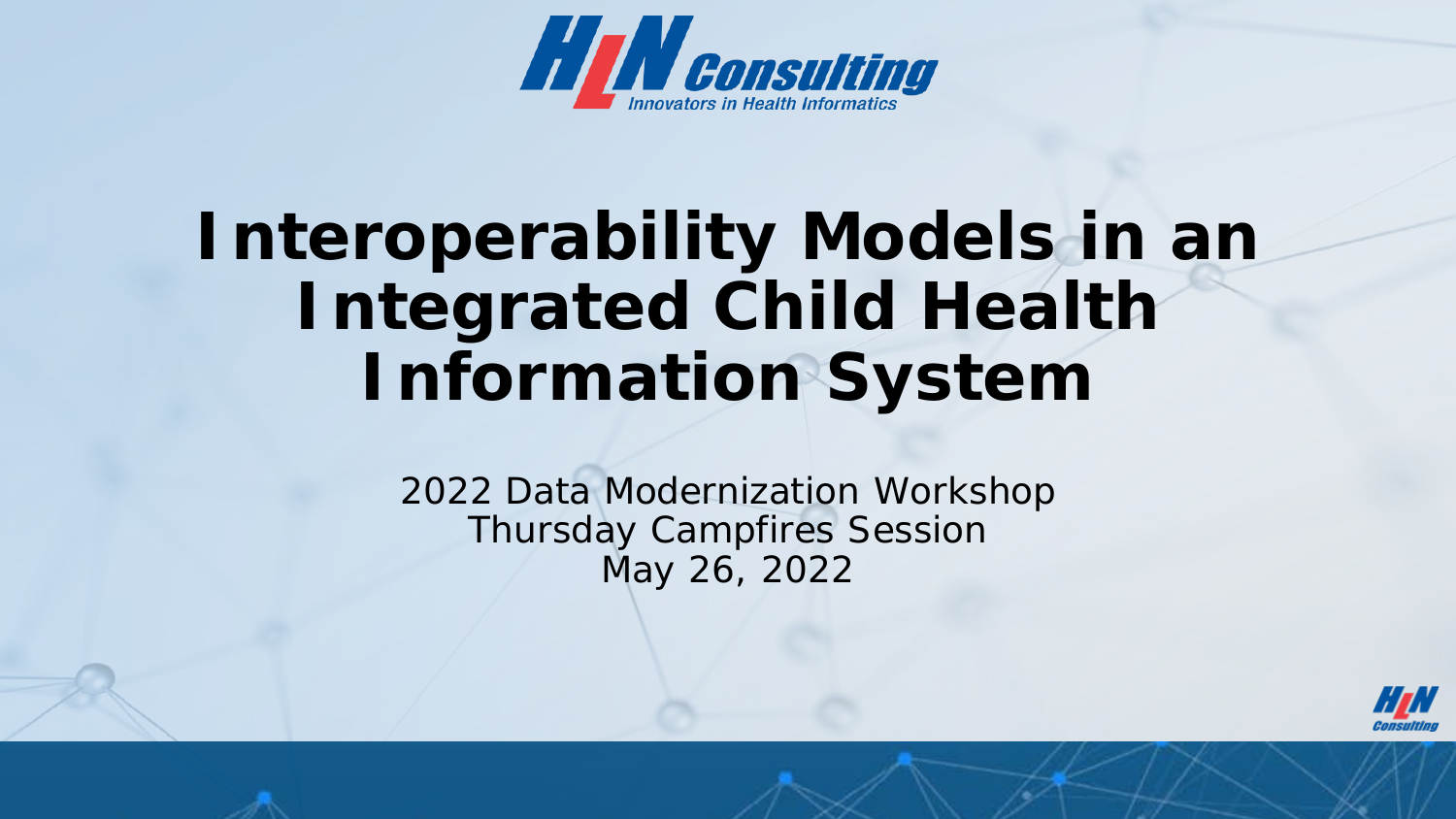### **Agenda**

- Background: Immunization Registries, Integrated Child Health Information Systems, and KIDSNET
- Integrated Child Health Information System interoperability models
- DMI Considerations from the Integrated Child Health Information System Experience

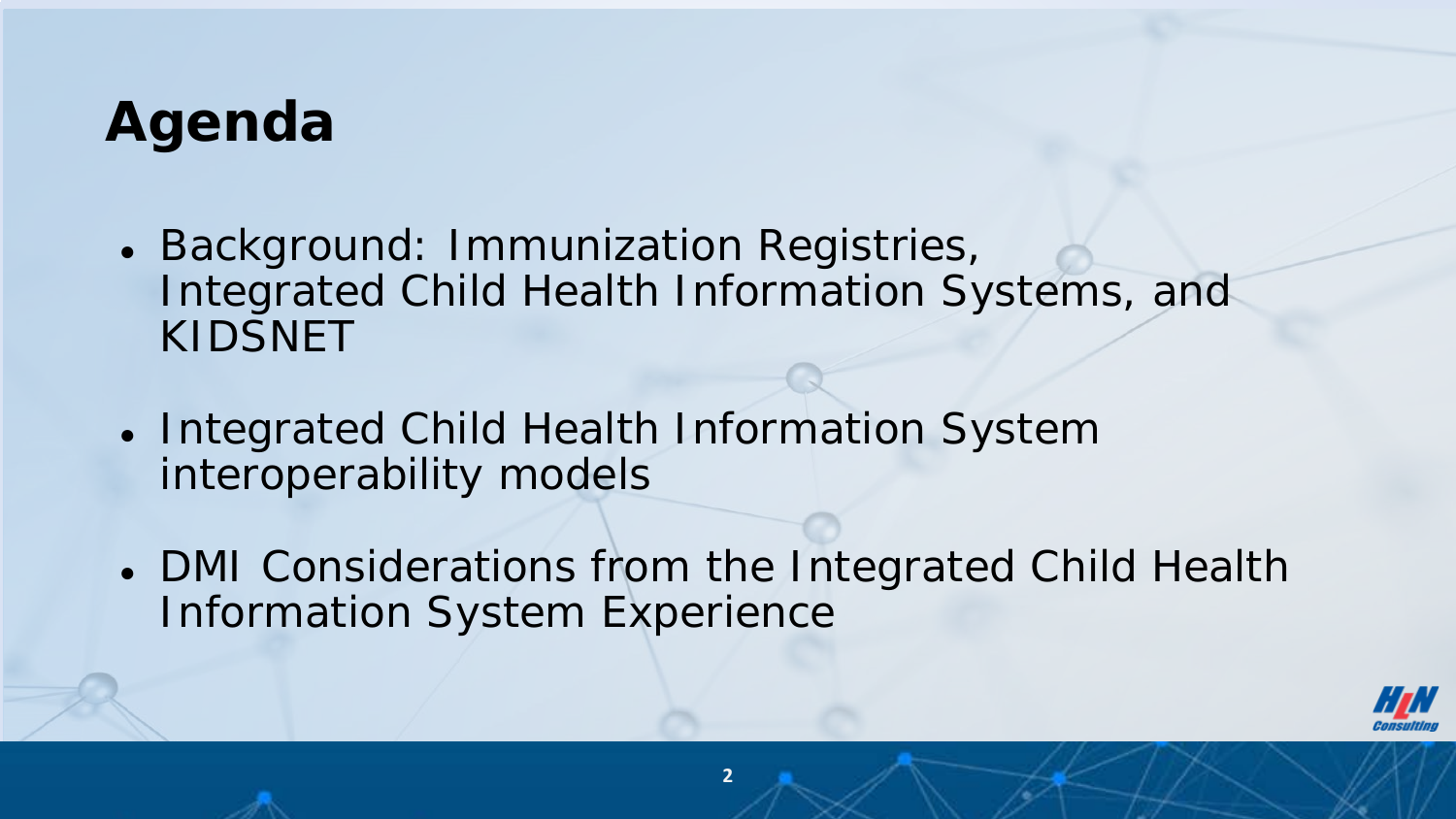#### **Background: Immunization Registries and Integrated Child Health Information Systems**

❑ Immunization information systems (IIS)

- <sup>o</sup> confidential, population-based systems
- <sup>o</sup> collect and consolidate immunization data in a given jurisdiction
- <sup>o</sup> provide actionable information for clinical and public health decision making. (Source: CDC)
- ❑ Integrated Child Health Information System
	- <sup>o</sup> similar to IIS, but scope is child health data more broadly
	- <sup>o</sup> with a focus on the provision of timely and appropriate preventive health services and follow up

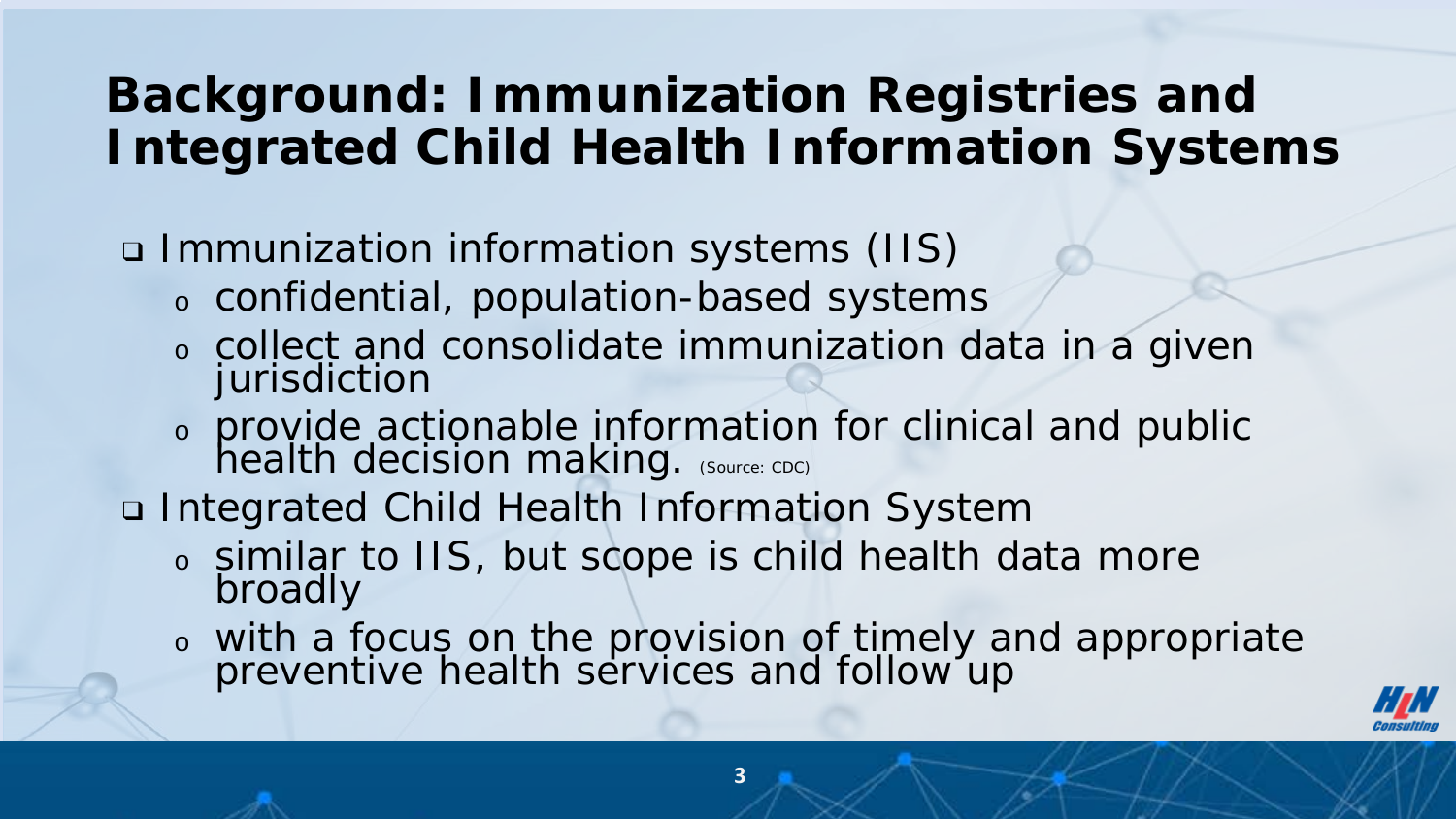## **Background: KIDSNET**

Statewide integrated child health information system and immunization registry (RICAIR) operated by the Rhode Island Department of Health (RIDOH) since 1997.

- ❑ Immunization
- ❑ Newborn Screening
	- o Vital Records / Newborn Developmental Risk
	- o Critical Congenital Heart Disease (CCHD)
	- o Blood Spot Screening
	- o Hearing Screening (EHDI)
- ❑ Lead Screening
- ❑ Women, Infants, Children (WIC), Early Intervention (EI), Family Visiting, Cedar Family Centers, Head Start, Child Outreach, Asthma
- ❑ Birth Defects Reporting
- ❑ Newborn Diagnostic Referrals and Reporting

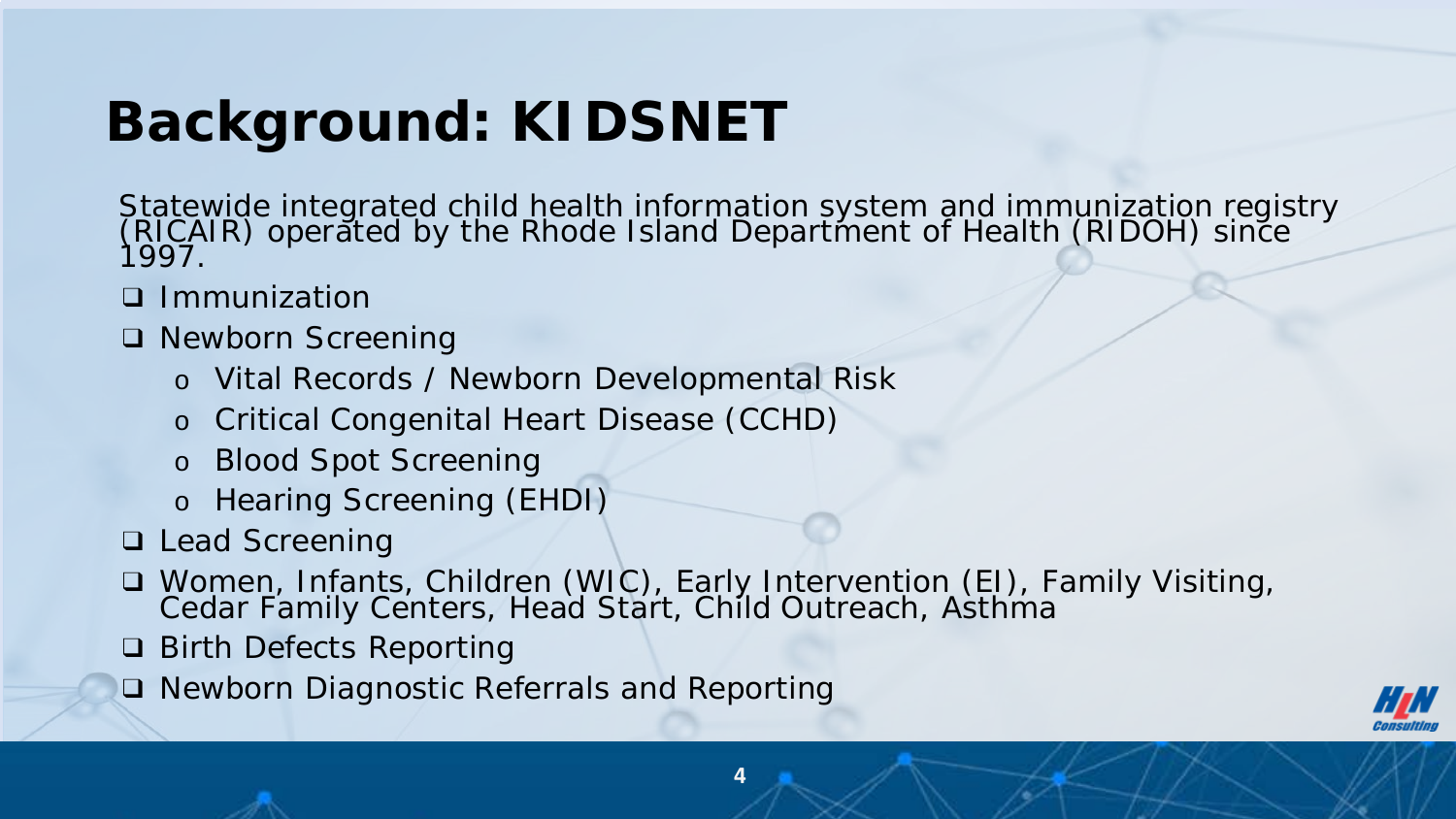### **Integrated Child Health Information System interoperability models**

❑ Shared data & infrastructure:

- <sup>o</sup> Demographics
- <sup>o</sup> Consent
- <sup>o</sup> Data Quality
- <sup>o</sup> Data Standards
- <sup>o</sup> Interfaces
- <sup>o</sup> Security, Access Control and User Management
- <sup>o</sup> Data Sharing Agreements

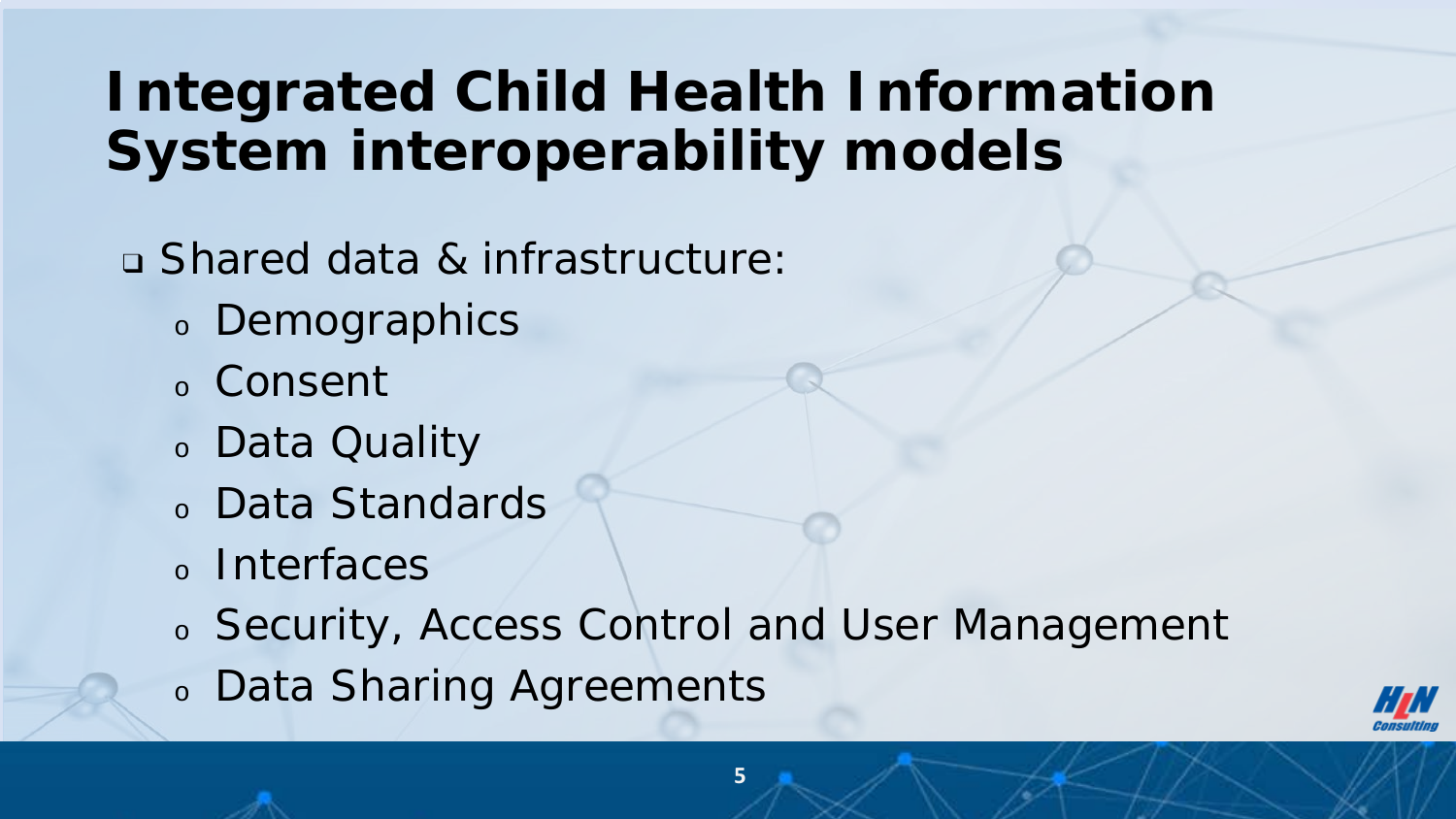### **Integrated Child Health Information System interoperability models**

- ❑ Program data different levels of participation:
	- <sup>o</sup> **Host the entire program**
		- *Example: EHDI*
	- <sup>o</sup> **Aggregator/hub**
		- *Examples: Immunization, CCHD*
	- <sup>o</sup> **Data Repository**
		- *Examples: WIC, EI*
	- <sup>o</sup> **Hybrid**
		- *Examples: Home Visiting, Child Outreach*

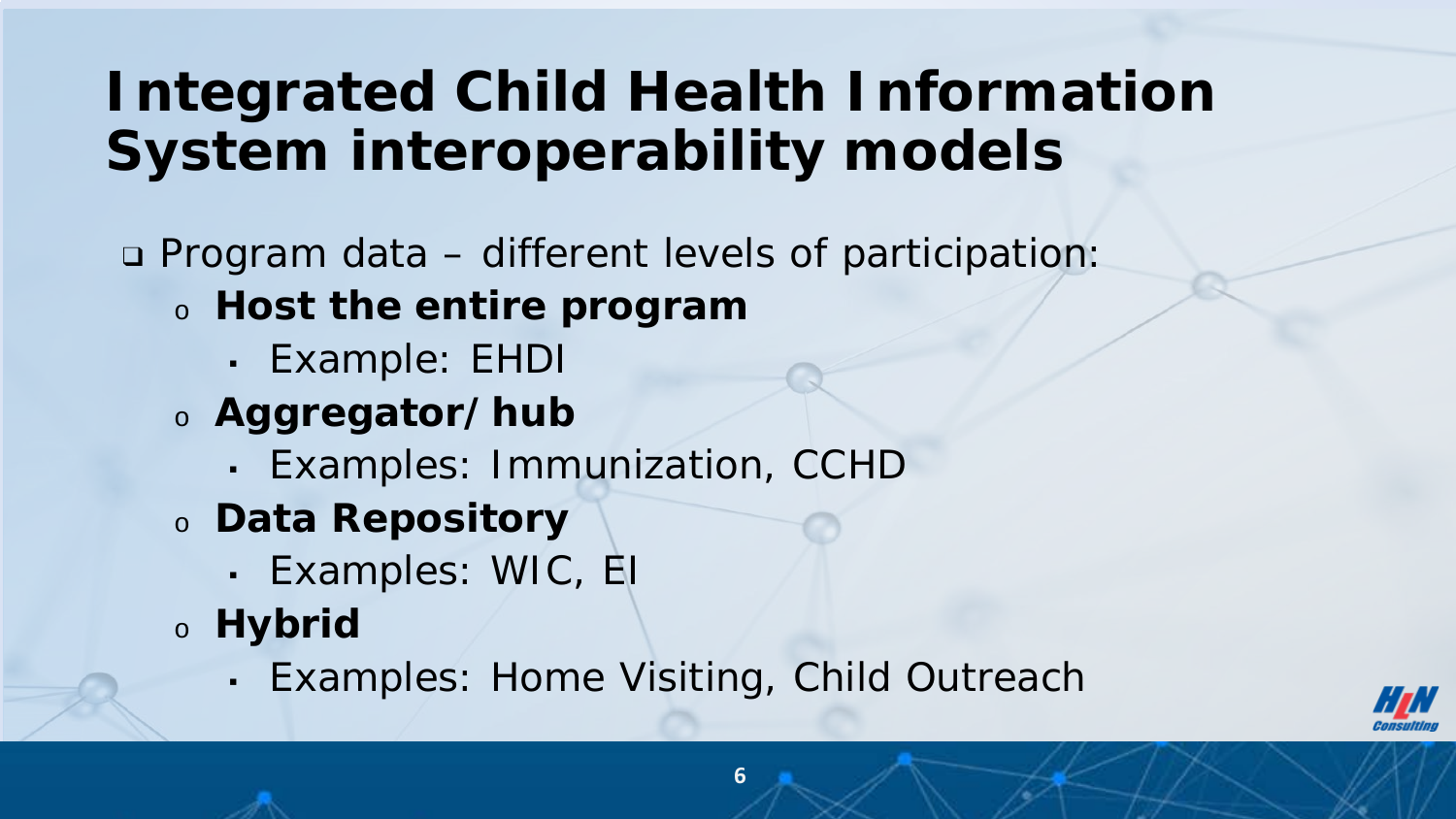#### **DMI Considerations from the Integrated Child Health Information System Experience**

- ❑ Shared demographics and consent well-suited for population-based registries
- ❑ Rising tide lifts all boats: Data quality, interfaces & services, FHIR
- ❑ Different levels of data & interoperability standards across programs
- ❑ Transaction-oriented system vs. query-oriented system
- ❑ Data quality challenges across interoperability models